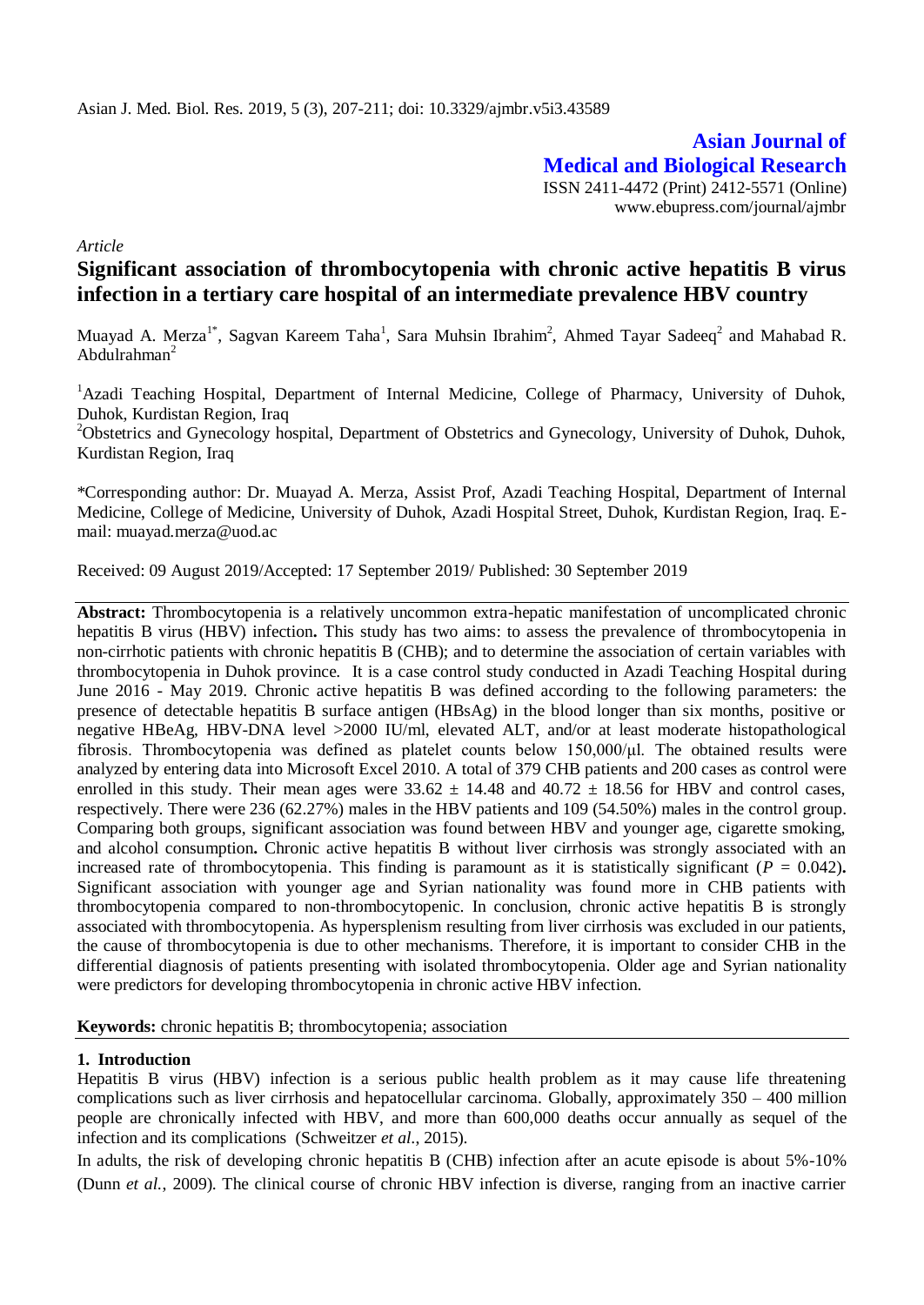state to active hepatitis [\(Marcellin](#page-4-2) *et al.*, 2005). Extra-hepatic manifestations can occur in about 20% of patients with acute and CHB and are believed to be mediated by circulating immune complexes [\(Cacoub](#page-4-3) *et al.*, 2005). The most common documented extra-hepatic manifestations are sensorimotor neuropathies, arthralgias, myalgias, glomerulonephritis, Sjogren's syndrome, Raynaud's syndrome, and uveitis [\(Cacoub](#page-4-3) *et al.*, 2005). Thrombocytopenia is a relatively uncommon extra-hepatic manifestation of uncomplicated chronic HBV infection [\(Mitchell](#page-4-4) *et al.*, 2016). Thrombocytopenia, a platelet count <150,000/ul, is a common laboratory finding, which often needs further investigations and follow ups [\(Gauer and Braun, 2012\)](#page-4-5) .The most common infectious causes of thrombocytopenia are cytomegalovirus, Epstein-Barr virus, Helicobacter pylori, hepatitis C virus, human immunodeficiency virus, varicella-zoster virus infectious [\(Gauer and Braun, 2012\)](#page-4-5).

In HBV infection, the pathogenesis of thrombocytopenia is not well known. However, in advanced HBV infection it is mostly attributed to hypersplensim secondary to portal hypertension [\(Mitchell](#page-4-4) *et al.*, 2016). Other less common mechanisms of thrombocytopenia in chronic viral hepatitis might be associated with impaired platelet production as a result of suppressed thrombopoietin synthesis, increased platelet destruction, anti-retroviral treatment, and direct damage to megakaryocytes and platelets by viruses (Bano *et al.*[, 2016;](#page-3-0) Gauer [and Braun, 2012\)](#page-4-5). As CHB related advanced liver disease is vaguely associated with thrombocytopenia, this study has had been considered imperative. In short, this study has two aims: to assess the prevalence of thrombocytopenia in non-cirrhotic patients with CHB; and to determine the association of certain demographics and health related conditions with thrombocytopenia in Duhok province.

## **2. Patients and Methods**

### **2.1.Setting**

The viral hepatitis clinic is a specialized center in Azadi Teaching Hospital, for managing all viral hepatitis patients. All patients with chronic HBV visit the center on regular intervals according to the treating physician's advice. The demographic and clinical information of the patients were collected in standardized case files.

### **2.2.Study design and patients**

All patients during June 2016 - May 2019 were enrolled in this study and were compared with control group from general clinical practice settings. This study was approved by the ethical committee of Kurdistan Board for Medical Specialties. An informed written consent was obtained from all participants. The patients' data were retrieved from the patients' case notes in the registry unit of the viral hepatitis clinic.

Chronic active hepatitis B was defined according to the following parameters: the presence of detectable hepatitis B surface antigen (HBsAg) in the blood longer than six months, positive or negative HBeAg, HBV-DNA level >2000 IU/ml, elevated ALT, and/or at least moderate histopathological fibrosis (EASL, 2017). Patients with compensated or decompensated liver cirrhosis were excluded based on clinical, laboratory, and imaging studies. Platelet counts were recorded from both patients and control groups. Thrombocytopenia was defined as platelet counts below 150,000/μl. Previous history of thrombocytopenia was an exclusion criterion for both patients and controls. In CHB patients, the clinical parameters based on platelet levels were analyzed for possible association with age, gender, smoking habit, alcohol consumption, and nationality.

### **2.3.Statistical analysis**

The obtained results were analyzed by entering data in a binary format using Microsoft Excel 2010 Spreadsheets. A p value  $\leq 0.05$  was considered statistically significant.

## **3. Results**

A total of 379 CHB patients and 200 cases as control were enrolled in this study. Their mean ages were  $33.62 \pm$ 14.48 and  $40.72 \pm 18.56$  for HBV and control cases, respectively. There were 236 (62.27%) males in the HBV patients and 109 (54.50%) males in the control group. The characteristics of both groups are shown in Table 1.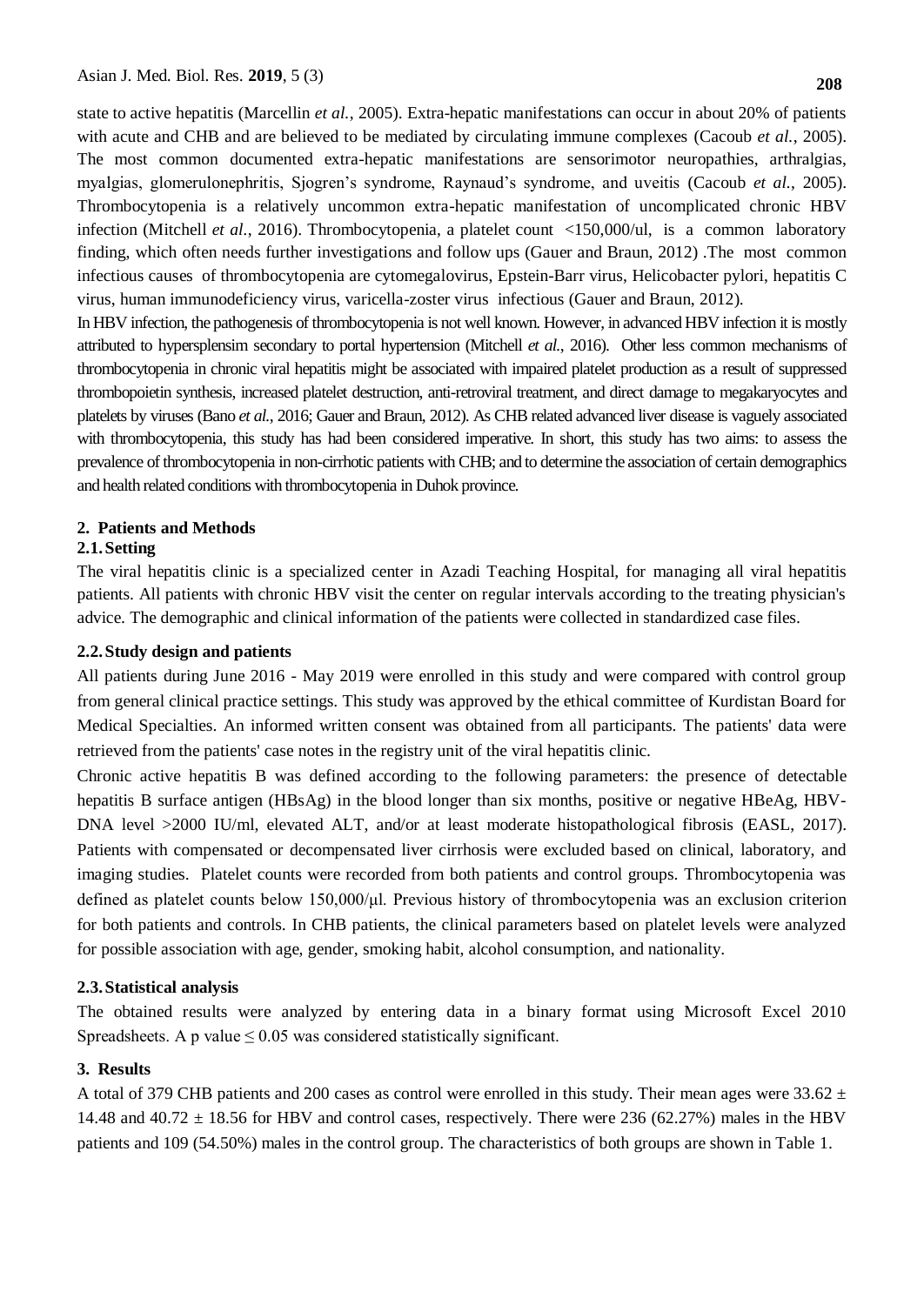| <b>Variable</b> |                 | $HBV$ (no. = 379)<br>No. (%) | Control (no. $= 200$ )<br>No. $(\% )$ | OR    | 95% CI           | <b>P</b> value |
|-----------------|-----------------|------------------------------|---------------------------------------|-------|------------------|----------------|
| Age             | $(Mean \pm SD)$ | $33.62 \pm 14.48$            | $40.72 \pm 18.56$                     | 7.100 | 4.3526 to 9.8474 | 0.0001         |
| Sex             | Male            | 236 (62.27)                  | 109 (54.50)                           | 1.378 | $0.974 - 1.950$  | 0.075          |
|                 | Female          | 143 (37.73)                  | 91 (45.50)                            |       |                  |                |
| Smoker          | Yes             | 223 (58.84)                  | 77 (38.50)                            | 2.283 | $1.608 - 3.243$  | 0.000          |
|                 | N <sub>o</sub>  | 156 (41.16)                  | 123 (61.50)                           |       |                  |                |
| Alcohol         | Yes             | 89 (23.48)                   | 26(13.00)                             | 2.954 | $1.275 - 3.305$  | 0.003          |
|                 | N <sub>o</sub>  | 290 (76.52)                  | 174 (87.00)                           |       |                  |                |
| Nationality     | Iraqi           | 356 (93.93)                  | 193 (96.50)                           | 1.781 | $0.751 - 4.226$  | 0.238          |
|                 | Syria           | 23(6.07)                     | 7(3.50)                               |       |                  |                |

## **Table 1. Characteristics of the patients and control group.**

The prevalence rate of thrombocytopenia was higher among CHB patients (Table 2).

## **Table 2. Prevalence of thrombocytopenia among CHB and control group.**

| Variable         |     | $CHB* (no. = 379)$<br>No. (%) | $CG** (no. = 200)$<br>No. (%) | <b>OR (95% CI)</b>      | value |
|------------------|-----|-------------------------------|-------------------------------|-------------------------|-------|
|                  | Yes | 16 (4.22%)                    | $2(1.00\%)$                   |                         | 0.042 |
| Thrombocytopenia | No  | 363 (95.78%)                  | 198 (99.00%)                  | 4.364 (0.993 to 19.172) |       |

\*CHB: chronic hepatitis B

\*\*CG: control group

Table 3 demonstrates a comparison of baseline characteristics between CHB with and without thrombocytopenia showed significant association with younger age and Syrian nationality.

| <b>Variable</b> |                 | <b>CHB</b> with<br>thrombocytopenia<br>$(no. = 16)$<br>No. $(\% )$ | <b>CHB</b> without<br>thrombocytopenia<br>$(no. = 363)$<br>No. $(\% )$ | <b>OR</b> | 95% CI             | <b>P</b> value |
|-----------------|-----------------|--------------------------------------------------------------------|------------------------------------------------------------------------|-----------|--------------------|----------------|
| age             | $(Mean \pm SD)$ | $49.56 \pm 17.16$                                                  | $32.92 \pm 13.94$                                                      | 16.6700   | $9.5967 - 23.7433$ | 0.0001         |
| <b>Sex</b>      | Male            | 13 (81.25%)                                                        | 223 (61.43%)                                                           | 2.720     | $0.762 - 9.717$    | 0.123          |
|                 | Female          | 3(18.75%)                                                          | 140 (38.57%)                                                           |           |                    |                |
| Smoker          | <b>Yes</b>      | 13 (81.25%)                                                        | 210 (57.85%)                                                           | 3.157     | $0.884 - 11.271$   | 0.072          |
|                 | N <sub>o</sub>  | 3(18.75%)                                                          | 153 (42.15%)                                                           |           |                    |                |
| Alcohol         | Yes             | 7(43.75%)                                                          | 82 (22.59%)                                                            | 2.66      | $0.963 - 7.376$    | 0.068          |
|                 | N <sub>o</sub>  | 9(56.25%)                                                          | 281 (77.41%)                                                           |           |                    |                |
| Nationality     | Iraqi           | 12 (75.00%)                                                        | 344 (94.77%)                                                           | 6.035     | 1.778 - 20.488     | 0.012          |
|                 | Syria           | $4(25.00\%)$                                                       | 19 (5.23%)                                                             |           |                    |                |

# **Table 3. Comparison of baseline characteristics of chronic hepatitis B according to platelet count level.**

#### **4. Discussion**

Thrombocytopenia is a recognized complication of advanced liver disease related to CHB infection; however, the association is not well understood with uncomplicated HBV infection. To the best of our knowledge, this is the first insight study about the frequency of thrombocytopenia and few variables associated with CHB patients. In this study, comparing the characteristics of HBV patients and control group, significant association was found between HBV and younger age, cigarette smoking, and alcohol consumption. The younger age group in this study is in favor to other studies [\(El-Hazmi, 2004\)](#page-4-6), where such age group are more prone to having HBV through intimate contact and sexual practices as they are more active in their life. In the current study, although HBV was more frequent among males, the difference was not statistically significant. Similarly, the majority of HBV cases reported were among men aged 25-44 years [\(Van Buren and Schaffner, 1991\)](#page-4-7). In our study, the higher rate of smoking and alcoholism among HBV patients were similar to the findings of other studies [\(Gitto](#page-4-8) *et al.*[, 2014\)](#page-4-8). Singal *et al.* [\(Singal and Anand, 2007\)](#page-4-9) stated that alcoholic people are more prone to HBV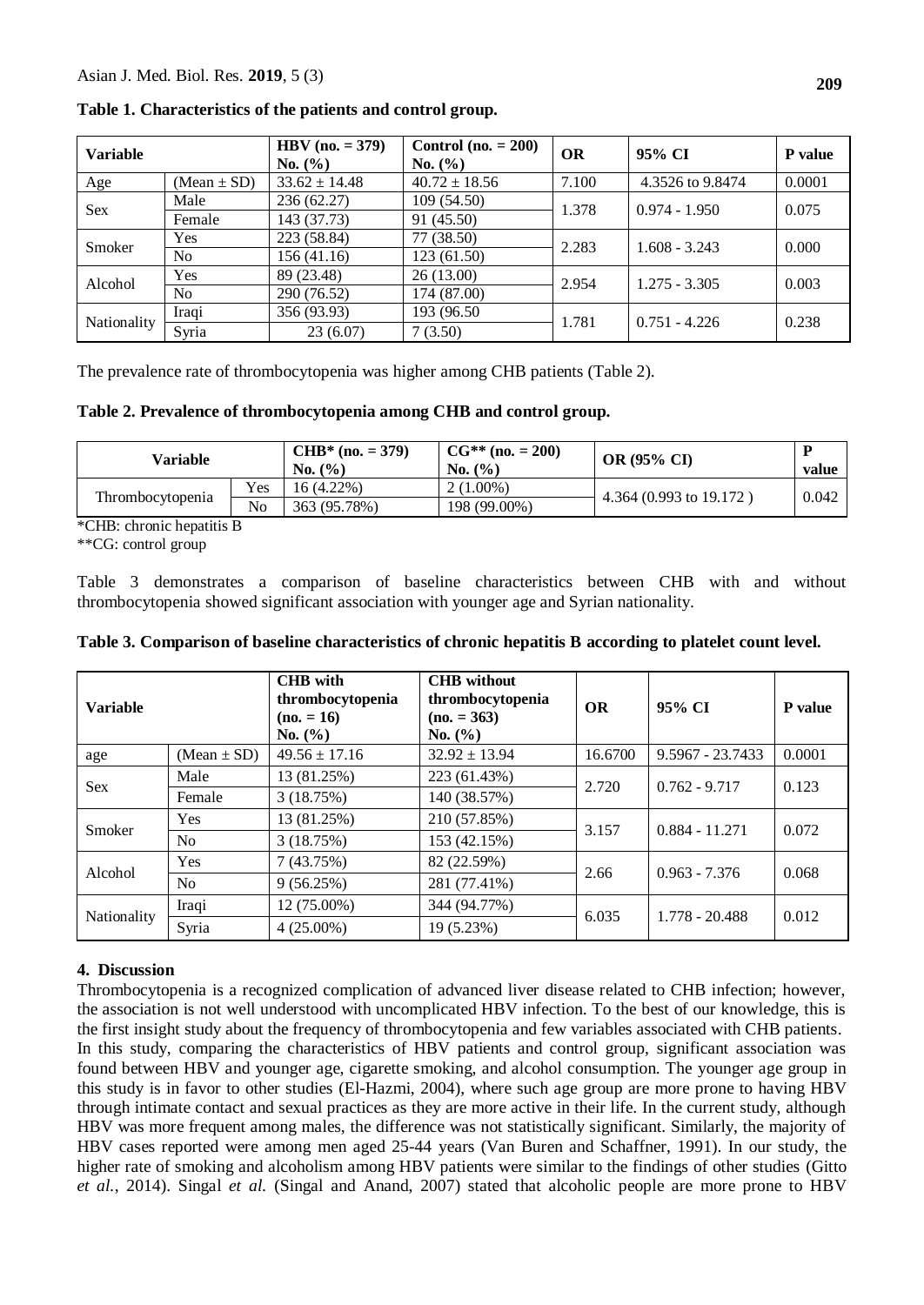infection because they are more likely to demand hospitalization including blood transfusion. In addition to this, risky sexual practices are more common among alcoholics. Although HBV was more frequent among Syrian patients, the finding was not statistically significant. The seroprevalence of HBV is higher in the Syrian population ranging from intermediate to high (Bashour [and Muhjazi, 2016\)](#page-4-10), whereas, in Iraq, it is ranging from low to intermediate [\(Alsamarai](#page-3-1) *et al.*, 2016; [Merza](#page-4-11) *et al.*, 2014; Merza *et al.*[, 2016\)](#page-4-12). Hence, the frequency of HBV infection is higher among Syrian patients.

In the present study, chronic active hepatitis B was strongly associated with an increased rate of thrombocytopenia. This finding is paramount as it is statistically significant  $(P = 0.042)$  in the absence of liver complications such as liver cirrhosis or splenomegaly. Correspondingly, a large cohort study by Joo *et al.*, found an increased incidence of thrombocytopenia among HBV patients in comparison to those in the control group (Joo *et al.*[, 2017\)](#page-4-13). Similarly, another study from Iran documented a significant association between chronic active HBV and thrombocytopenia [\(Behnava](#page-4-14) *et al.*, 2006). In contrast, other studies did not find this association [\(Nwokediuko and Ibegbulam, 2009\)](#page-4-15). Several studies have shown a link between viral infections such as hepatitis A, B, C viruses and thrombocytopenia through directly inhibiting the growth and differentiation of human bone marrow progenitor cells in vitro (Zeldis *et al.*[, 1986\)](#page-4-16). However, this link is more prominent in patients with HCV infection due to direct bone marrow suppression (Wang *et al.*[, 2004\)](#page-4-17). As hypersplenism resulting from liver cirrhosis was excluded in our patients, the cause of thrombocytopenia is due to other mechanisms. Therefore, it is important to consider CHB in the differential diagnosis of patients presenting with isolated thrombocytopenia.

Considering comparative analysis between thrombocytopenia with and without HBV, the only independent risk factors associated with thrombocytopenia were older age (49.56  $\pm$  17.16 vs 32.92  $\pm$  13.94) and Syrian nationality (Table 3). Older age has been found to be a risk factor for developing thrombocytopenia in chronic viral hepatitis patients, particularly HCV infection, despite non-advanced liver diseases (Wang *et al.*[, 2004\)](#page-4-17). It seems that cumulative effect of the infection duration on older aged patients with chronic HBV is a potential factor offering sufficient time for developing thrombocytopenia. The Syrian nationality was a predictor of thrombocytopenia in HBV patients. This finding can be explained by a higher prevalence of HBV infection in Syria as discussed previously. A significant association was not found between thrombocytopenia in HBV patients and health related behaviors i.e. cigarette smoking and alcohol consumption. Hence, such variables are unlikely to be implicated in the mechanism of thrombocytopenia in patients with chronic HBV.

There are certain limitations in this study. First, the sample size was small. Second, the extent of liver disease was assessed according to clinical, laboratory and ultrasound examinations, but liver biopsy was not performed in the majority of cases for precise evaluations.

#### **5. Conclusions**

Younger age, cigarette smoking, and alcohol consumption were independent risk factors for CHB infection. Chronic active hepatitis B is strongly associated with thrombocytopenia. As hypersplenism resulting from liver cirrhosis was excluded in our patients, the cause of thrombocytopenia is due to other mechanisms. Therefore, it is important to consider CHB in the differential diagnosis of patients presenting with isolated thrombocytopenia. Older age and Syrian nationality were predictors for developing thrombocytopenia in chronic active HBV infection.

Further prospective studies with larger sample sizes that include other variables such as body mass index, HDV co-infection…etc are warranted to better understand the association between the two clinical conditions.

#### **Acknowledgements**

We would like to thank all the staff of the viral hepatitis clinic of ATH, Duhok province for their kind support in this study.

# **Conflict of interest**

None to declare.

#### **References**

<span id="page-3-1"></span>Alsamarai AM, G Abdulrazaq, A Fatah and A Alobaidi, 2016. Seroprevalence of Hepatitis B Virus in Iraqi Population. J. Vaccines Immunol., 2016.

<span id="page-3-0"></span>Bano S, J Qureshi, A Raza and KZ Hashmi, 2016. Thrombocytopenia as a Clinical Manifestation of Hepatitis C Among Patients With a Positive Anti-HCV Test. International Journal of Infection, 3.